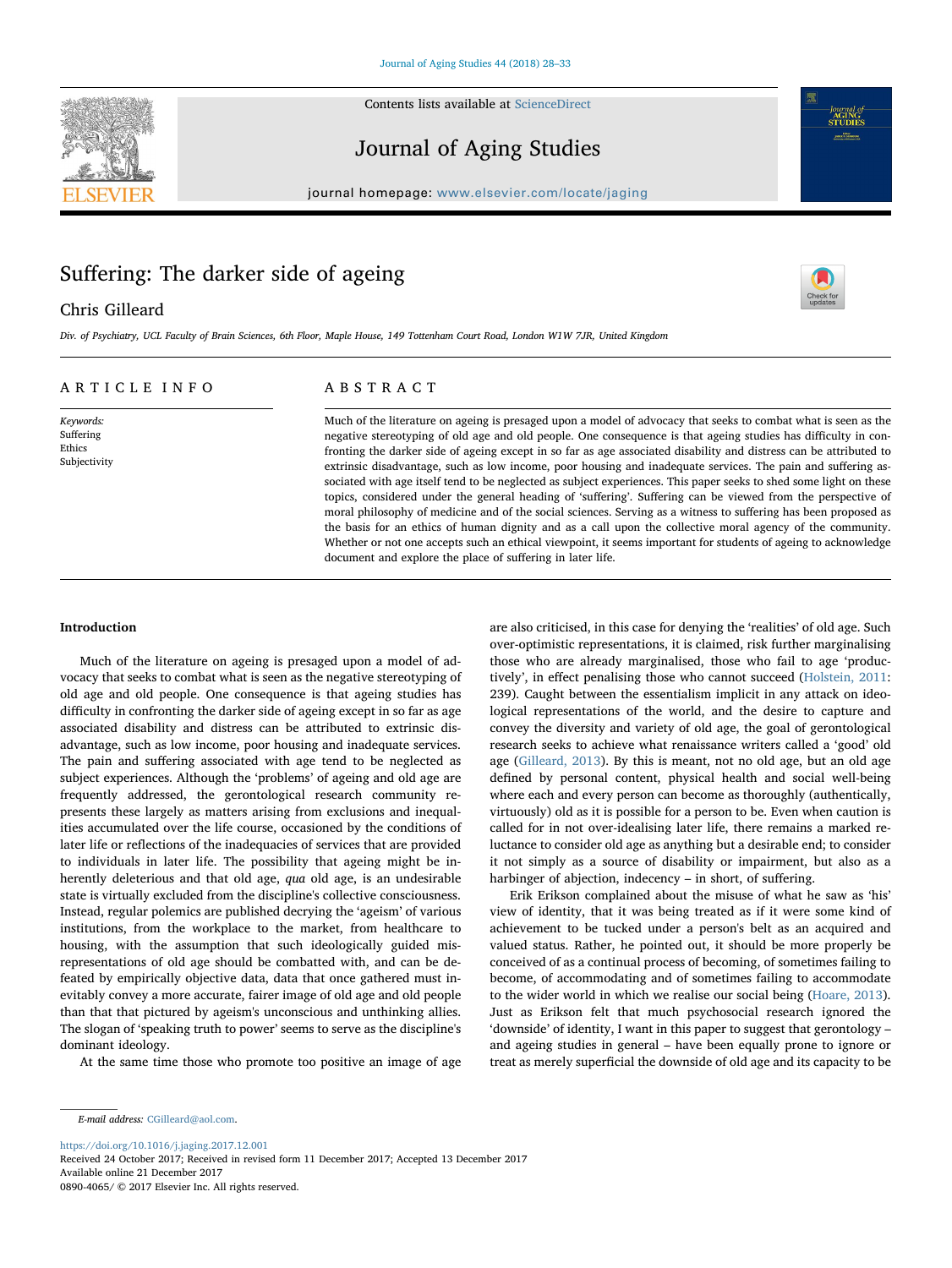the site of distress, disgust and despair. $<sup>1</sup>$  $<sup>1</sup>$  $<sup>1</sup>$ </sup>

While life and the course lives take can elicit such feelings quite independently of a person's age, the argument presented in this paper is that approaching and/or reaching old age brings into focus aspects of life that are rarely present at earlier periods. This includes not just a growing proximity to death and the likely chronicity of many health conditions, but the narrowing of life's opportunities and the intractability of a long life's miseries. Of course, for some people later life can prove a time for new directions, for opportunities to do things not done before, to undertake new friendships, new enterprises, new romantic partnerships and new collaborations. Such examples however are defined by their exceptionality. Any significant aesthetic, athletic, emotional, sexual or social achievements late in life becomes newsworthy, precisely because of their seeming reversal of the expected trajectory that a life takes. Most seventy, eighty or ninety year olds neither experience nor perhaps wish for such adventures. This is not to claim such things are impossible but simply that they form exceptions – events that counter the stream that later life usually takes.

My intent in considering the darker aspects of old age is neither to normalise nor to pathologise them, and certainly not to confound them by offering counter-examples of 'successful ageing'. At the same time, I do not wish to belittle the achievements of those who do realise 'success' and develop new 'styles' of living in later life. Rather the aim of this paper is to call for more attention to be paid to the sufferings of old age, for the discipline as a whole to act as a witness of that suffering and for it to be better represented and rendered in some sense at least a meaningful area of study, without resorting to the kind of theodicy that treats it as some kind of necessary 'journey' or 'becoming'. In so doing, the paper seeks common ground with those writers who have sought to explore the suffering of those experiencing severe illness, impairment and adversity, including its 'unbearability' [\(Dees et al., 2011](#page-5-3); [Saetersdal, 1997; Struhkamp, 2005;](#page-5-4) [Verhofstadt, Thienpont & Peters,](#page-5-5) [2017\)](#page-5-5). Setting the sufferings of old age within this broader framework, the aim is to acknowledge that even when access is improved, income secured and inclusion realised for the mass of older people, there remain the everyday humiliations of the aged body, the confrontations with pain and impossibility, and the existential despair that can be representative of both the social being and the subjectivities of older people.

While recognition has been given by gerontologists to the fact that "we cannot evade what is considered the dark side of aging" [\(Holstein,](#page-5-0) [2011:](#page-5-0) 238), the sufferings of old age are still 'infrequently discussed' in the gerontological literature [\(Black & Rubinstein, 2004:](#page-5-6) S17; [Schulz](#page-5-7) [et al., 2007:](#page-5-7) 5). This paradox can be seen as one that in some way seems inherent to ageing itself. Whether viewed as process or status, age is both familiar and yet alien, integral to and yet set apart from the course and segmentation of everyday life. Finding a framework (or frameworks) for acknowledging and representing the sufferings of age is worth undertaking even if, or perhaps particularly because, such suffering may prove an intractable accompaniment of agedness. It is no longer enough to conclude the tale of life with the idea of living happily into old age; those of us who are citizens of the developed economies of the world are living lives that more often than not extend well past that point. It is time to consider the more fateful consequences of such extensions and their accompanying extremities.

#### Suffering: a philosophical preface

Before addressing the particular sufferings of old age, it is helpful to consider the idea of suffering itself and the ways it has been understood. Medicine is often concerned with suffering and its alleviation. Its framing of suffering as a 'diagnosable condition' capable of being

'treated', is a position that has been well articulated by the late Eric Cassell, [\(Cassell, 1999\)](#page-5-8). Such approaches imply a degree of empiricism that may pre-empt further consideration of suffering's ontological status. This section will consequently defer engaging with the more 'medicalised' approaches toward suffering, to concentrate instead upon suffering as a 'thing-in-itself', a 'disvalued and unwanted state of mind body or spirit' that 'range[s] widely over an indefinitely large territory of afflictions, symptoms and complaints' [\(Shweder, Much, Mahapatra,](#page-5-9) [& Park, 1997:](#page-5-9) 121).

There have been many attempts to categorise explanations of suffering (for an overview of some of the anthropological literature, see [Shweder et al., 1997](#page-5-9)) but attempts to understand what suffering is – and not why it occurs – are less common. The philosopher most associated with the examination of suffering and its centrality to human life is Arthur Schopenhauer (1788–1860). Schopenhauer considered suffering as both the reflection of the active or positive experience of pain and misery coupled with the absence or loss of pleasure and well-being ([Schopenhauer, 2006](#page-5-10)). For Schopenhauer, this coupling of pain with the absence of pleasure provided the constant backdrop to humanity's existence. Yet despite this pessimistic view, he nevertheless saw the existence of human suffering as the justification for human morality. Only through experiencing the other's suffering in the same way as they experience their own, he felt, could individuals surmount what otherwise was their fate, that of unbounded egoism.

In his essay, 'On the Basis of Morality', Schopenhauer wrote: "it is the everyday phenomenon of compassion, of the immediate participation, independent of all ulterior considerations, primarily in the suffering of another, and thus in the prevention or elimination of it…. As soon as compassion is aroused, the weal and woe of another are nearest to my heart in exactly the same way … as otherwise only my own are. Hence the difference between him and me is now no longer absolute." ([Schopenhauer, 1995:](#page-5-11) 144). Just as our own suffering moves us to seek its alleviation, so does our experience of another's misery provide us with the same kind of incentive to alleviate his or her suffering. For Schopenhauer, it is this sense of compassion that alone can overcome our egoism, revealing our status as members of a common, suffering humanity.

Emanuel Levinas has outlined a similar case for making sense of suffering, in two essays, 'Useless Suffering' and 'An Ethics of Suffering', ([Levinas, 1988, 1994](#page-5-12)). Levinas believed, like Schopenhauer, that only by others bearing witness to suffering can meaning be given to it. From such bearing witness, he argued, can an ethics of suffering be constituted? Unlike Schopenhauer, however, he saw this not as the resolution of the problem of individual egoism and the dominance of the urge for self-preservation, but as the resolution of what otherwise was the senselessness of subjective suffering. From the individual, subjective experience of suffering, Levinas argued, it was impossible to create any meaning, let alone any morality. Suffering inculcates only alienation and passivity. The person who suffers can do nothing but suffer, unable either to accept or accommodate it ([Levinas, 1994](#page-5-13): 130). By serving as a witness to the suffering of others, however, a moral meaning can be created that establishes a common consciousness of human dignity and of human limitation. Levinas' principal concern is not about analysing or interrogating the unnameable, undefinable nature of suffering, precisely because he regarded the experience as incapable of further analysis [\(Levinas, 1994:](#page-5-13) 128). Rather, he sought to distinguish between the unanalysable, subjective dimension of suffering and its objective appearance to the other. In this relationship between the one who suffers and the one who observes that suffering, and only in that inter-subjective location, he argues, can sense be made out of suffering.

The medical ethicist, Bustan is uncomfortable with this formulation ([Bustan, 2016](#page-5-14)). He finds it impossible to envisage an escape from the intrinsically self-absorbing quality of suffering. While acknowledging that suffering "encompasses a wide range of experiences – pain, torment, distress, agony and misery" for him, it differs from other feelings "in that…it has no object that can fully …represent the experience of it"

<span id="page-1-0"></span><sup>1</sup> Of course there have been exceptions – see for example the 2009 special issue of the Journal of Aging Studies devoted to 'narratives of suffering' ([Black, 2009](#page-5-15)).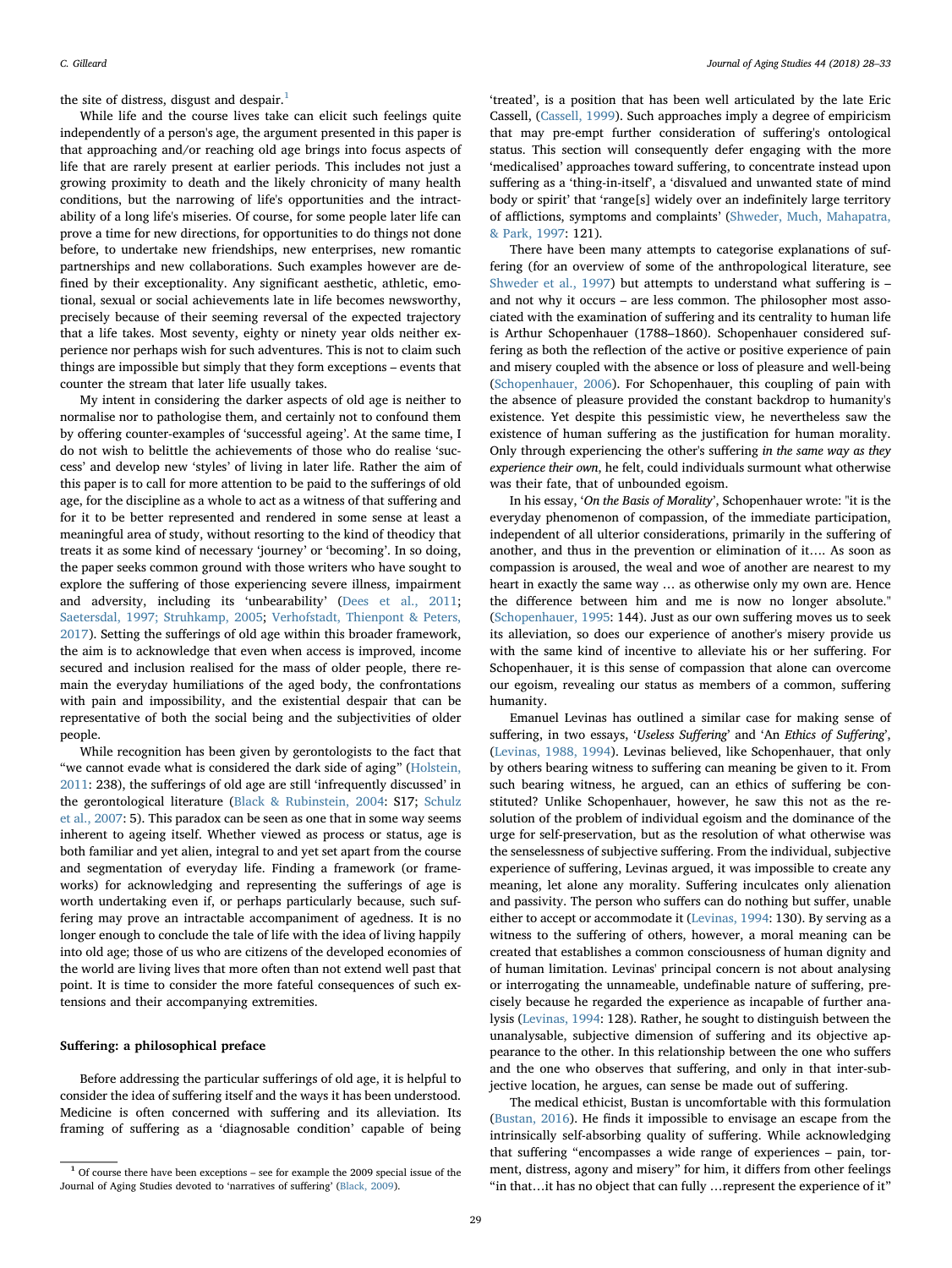([Bustan, 2016](#page-5-14): 382). He quotes Paul Ricoeur who wrote "I suffer without there being 'something' I suffer from' (cited in Bustan, op. cit.), noting that suffering thereby implies both a feeling and a condition without any external reference. This double meaning, he suggests, poses a dilemma in any framing of an ethical stance toward suffering, since it brings together two aspects of suffering that are conceptually and experientially separate – in the first case a domain of being and feeling that is "essentially solitary and private" and in the second, a condition that can be attributed to "the objective dimension of the collective realm" neither of which can be determined outside their own frame of reference [\(Bustan, 2016](#page-5-14): 383–4). While both aspects (the subjective and the objective, the experience and the condition) are represented within the perspective that is espoused by Levinas and Schopenhauer, Bustan argues that neither provide any external grounds for either moral or political action [\(Bustan, 2016](#page-5-14): 414–5).

Bustan raises further questions over the nature of suffering; over its inherently subjective point of reference (without reference to such subjectivity, no objective recognition is possible) and its capacity to confound/turn the inside private self into the social or collective being (only by being observed can suffering be acknowledged). Suffering is, he acknowledges, both at the same time: it possesses a 'dual nature' – personal and subjective at the same time as social and objective ([Bustan, 2016](#page-5-14): 383). Its collective representation has been captured in Bourdieu's call to political action, through the various essays that make up the edited volume "The Weight of the World: Social Suffering in Contemporary Society" [\(Bourdieu et al., 1999](#page-5-16)). Each essay consists of an interview with a particular person chosen to present their personal suffering as indicative of what he terms "the new forms of social suffering that characterise contemporary societies" [\(Bourdieu et al., 1999](#page-5-16)). This deliberate elision of the personal with the political is of course a trope carried over from the cultural change of the 'sixties', but Bourdieu's unique focus upon 'suffering' as the medium through which these two perspectives are conjoined puts much conceptual weight upon the capacity of suffering to be a matter of both personal and social concern.

Social suffering represents a confluence between personal misery and social oppression. It bears some similarity with the idea of the abject, as both a condition a person may find him or her self in, and as the condition that a whole class of persons may represent, whose 'suffering' arises from socially structured forms of abjection ([Bataille,](#page-5-17) [1999\)](#page-5-17). 'Abject' necessarily defines the position of the other – whether as a class of person or as an individual – who cannot escape the indecencies of life, so one can consider those who suffer – individually and as a class – as being equally representative of an 'other'. The distinction between suffering and abjection, however, lies in the inescapable subjectivity associated with the former and the necessary objectivity attached to the latter. While the decision to stand alongside or oppose the conditions of those whose circumstances are abject may be political, it is not necessarily a moral or ethical stance. On the other hand, standing 'beside' or 'alongside' suffering, serving as a witness to the suffering of others lies at the heart of what Bustan has called an 'ethics of suffering'; it cannot not be ethical.

Framing suffering as suffering with and through those who suffer is not only a matter of moral positioning. It also represents one way of thinking about and addressing the matter of 'social suffering' within the social sciences. According to the British sociologist, Iain Wilkinson, the overriding aim of social science research into human suffering has been "to 'bear witness' to human affliction so as to raise moral objections to social practices, cultural conventions, legal decisions or political processes that do harm to people" through what he terms a 'politics of recognition' ([Wilkinson, 2013](#page-5-18): 124). Wilkinson frames the task of the social sciences as that of addressing suffering through the prism of its social meanings [\(Wilkinson, 2013:](#page-5-18) 136). With the modernisation of society and its attendant loss of religious faith, he suggests, a greater struggle has emerged to make collective sense of, and hence frame appropriate collective responses to social suffering, whether arising from momentous events or from continuing social inequities and

injustices. Given the decline in the numbers of people holding the kind of all-encompassing explanations of suffering that were offered by traditional religions (the traditional theodicies) he suggests that contemporary struggles to find meaning and devise responses to social suffering now constitute critical elements in what he rather ungainly calls 'sociodicy' [\(Morgan & Wilkinson, 2001:](#page-5-19) 204).

This shift from abandoning any theodicy of suffering to the search for a secular, social-scientific understanding offers the potential for establishing a substantive place for suffering within social thought. The risks attached to privileging the purely 'documental' witnessing of suffering, while neglecting exploring its 'analytical' aspects, that Wilkinson draws attention to ([Wilkinson, 2013:](#page-5-18) 124) has already been noted by Susan Sontag, in her essay "Regarding The Pain Of Others". Here she decries the all too frequent presentation of human suffering as a compound of news and entertainment, noting how "[t]he hunt for more dramatic (as they're often described) images drives the photographic enterprise, and is part of the normality of a culture in which shock has become a leading stimulus of consumption and source of value" ([Sontag, 2003](#page-5-20): 20). But she also recognises another angle: "It is felt that …one has no right to experience the suffering of others at a distance, denuded of its raw power; that we pay too high a human (or moral) price for those hitherto admired qualities of vision—the standing back from the aggressiveness of the world which frees us for observation and for elective attention. But this is only to describe the function of the mind itself"… [for t] here is, as she notes, "nothing wrong with standing back and thinking" ([Sontag, 2003:](#page-5-20) 92). While such a caveat might apply equally to ageing studies/gerontology, the point surely is this last one – the value of 'standing back and thinking'. The analytical is not the same as the explicable any more than understanding suffering implies excusing it. Analysing and understanding suffering is not an excuse for inaction. That said, the analysis of suffering and of our response to suffering provide two equally valid routes to its understanding.

#### Suffering: objective and subjective

As these authors have all pointed out, suffering observed serves as a visible source of concern, a trigger eliciting the moral imperative to care. While some of the more overt signs of subjective distress may add urgency to that imperative (such as the cries of an infant, the beseeching pleas of the beggar or the groans of the recently injured) the moral imperative of care can be elicited even in the absence of overt signs. When witnessing the suffering of another, for example, hearing an infant loudly crying, a resident in a nursing home repeatedly calling out "help me", or an adult on the pavement, screaming with pain, does our response differ depending upon whether or not we assume such signs are indicative of subjective suffering? If we believe that the distress expressed is false, for example, or exaggerated, or in some way deliberately performed for an audience, is not our response muted, more hesitant? We may ask ourselves – or our companions – is the child 'merely' crying for attention, is the beggar merely groaning to gain our money and sympathy, is the old person 'mindlessly' calling out in their confusion. And what of those who appear to be in insufferable conditions, yet who show no evident signs of distress – children lying half naked and silent on a muddy rain soaked pavement, patients staring blankly into space in a hospital dormitory or an elderly dishevelled man haphazardly picking through the trash cans or sitting in a public library half asleep in front of an unread newspaper?

Arguments about the validity of applying the concept of suffering to persons or beings in the absence or apparent absence of subjectivity – of conscious distress – have been made by a number of philosophers ([Carruthers, 2004\)](#page-5-21). While it can be argued that such a position makes sense – that is that persons or beings may be considered to be suffering despite their showing no subjective sense of distress – that does not necessarily mean that such suffering will be the object of others' concern, that they will necessarily elicit the moral imperative of care. Still,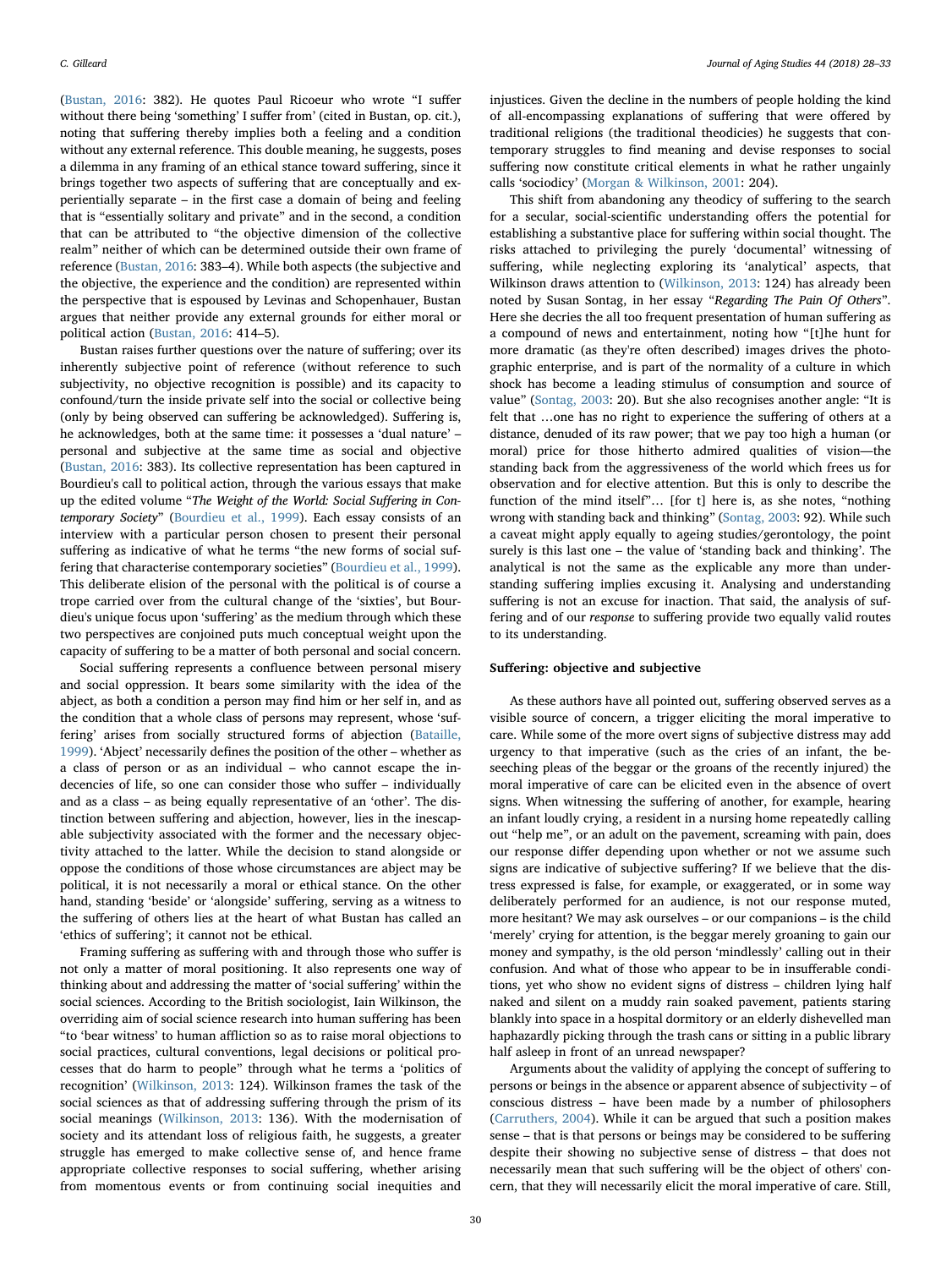it is difficult to shake off the conviction that what we observe as suffering is what elicits such an imperative, not what arises directly from the mental state of the person. The feeling that no person should have to live in such circumstances, to objectively suffer such circumstances is itself sufficient to lead to interventions – that may or may not be welcomed or rebuffed. Pity, not compassion, may be the better basis for moral action. The older person with mental illness may feel his or her circumstances are satisfactory and reject being brought to 'a place of safety'; the person with dementia may be unaware of the state of his or her body or his or her home and refuse entry to or hit out at anyone offering to clean him or her up. Still, as observers of such person's conditions we may yet feel that 'something should be done'.

The absence of subjective suffering, then, does not prevent a person's condition from being judged 'insufferable'. But what of a person whose subjective suffering seems unwarranted or excessive – whose subjective suffering seems out of place with the apparent tolerability of their circumstances? In such instances, as in the earlier scenario where the individual seems to deny any need for help, it is common to attribute this disparity to either characterological flaws or mental disorder. The person is either an eccentric character ('prone to exaggerate' or 'hysterical') or is mentally abnormal (depressed, delusional, hysterical). Responses to suffering that seems to be excessively or inordinately subjective, and lacking any obvious, objective correlate may still elicit care and concern even if they are likely to elicit such feelings with a degree, at least, of ambivalence on the part of those witnessing such 'excessive' or 'exaggerated' suffering. This ambivalence is, in large part, because there appear to be no external circumstances through which the imperative to care can be realised – that nothing (objectively) seems to be done since there appears to be no cause of such suffering. In such case, this particular form of 'senseless' suffering is hard to tolerate or even to observe with either pity or compassion.

What of the suffering subject? What can we know of those who have been treated as if they were suffering despite their not being conscious of distress? Or those who have felt burdened by huge distress or despair, but can offer no external cause or explanation for their distress? Accounts of late life depression might seem to offer some insight into the latter circumstances, but the 'belle indifference' of the former is harder to explore. While it is possible to envisage 'suffering without subjectivity'- that it makes sense – how and indeed whether it is realised is less evident ([Carruthers, 2004:](#page-5-21) 124). While others might feel pity or compassion for example for an elderly fellow passenger, who dribbles or snores in their sleep on the bus or the train, that they should seem so abject, so undignified and yet so unaware, the absence of any awareness of that abject state by the snorer or dribbler implies that they may not then be suffering, even if later they were to awake and find themselves with saliva running down their chin or if they were to wake with a start upon hearing themselves snore. In the latter case, the realisation of their abject abandon may cause them to suffer the humiliation of what they had done (like the drunk who comes to consciousness of their soiled state) as their past is captured in their present consciousness. But absent such coming to consciousness, such realisation, does the sleeping, drunken or unaware person still suffer, or is it that the observer suffers on their behalf? Arguably subjective and objective suffering have their own distinct domains, even as we make the suffering of others our own in what might be termed 'the moral imperative of care' ([Higgs & Gilleard, 2016\)](#page-5-22). But without some reference to the tractability and temporality of suffering, what actions are elicited and what feelings evoked remain ambivalent.

#### Suffering: tractable and intractable

If the moral imperative of care is elicited by some combination of objective and subjective signs of suffering, the organisation of collective responses and the integration of emotional responses to suffering are necessarily framed by assumptions over the origins and duration of suffering and the possibilities for its amelioration. In this section I consider the intersection between these two assumptions, concentrating particularly upon the question of the durability and the intractability of suffering. What constitutes the difference between terminable sufferings of external origin that appear clearly amenable to intervention – what might be considered forms of social suffering – and those potentially interminable, intractable sufferings of internal origin – sufferings bred in the bone? These conditions are especially related to age: the longer the life, the more suffering tends toward the latter. Many of the misfortunes of infancy – such as infections, nutritional deficiencies and parental mistreatment or neglect – seem to originate in social conditions of ignorance, poverty and want. As such they are eminently remediable and evident improvements in survival, in growth and in childhood health have been observed consistently as the conditions of infancy and childhood have steadily improved [\(Omran, 2005:](#page-5-23) 742–3). By contrast, the problems of chronic ill health, multiple morbidity and late life mortality accumulate with increasing agedness and show few signs of significant amelioration: indeed despite much medical textbook rhetoric, ageing and pathology seem more clearly conjoined than ever ([Janac, Clarke, & Gems, 2017\)](#page-5-24).

Not that age is a totalising influence. Infants may be born with impairments that require constant adaptation, and for some, no adaptation may eliminate their suffering: equally adults may sail through old age with few if any chronic illnesses, dying quickly and without obvious signs of extended suffering. Some diseases of infancy may prove incurable just as some diseases of later life may be cured or their malignant effects ameliorated by treatment. Tractable and intractable suffering are not so tightly bound to age; but they are nevertheless connected. Ageing is hardly a benign phenomenon, in so far as it represents in Bernard Strehler's terms, a process or processes of change that are 'intrinsic', 'universal' 'progressive' and 'deleterious' ([Strehler,](#page-5-25) [1962:](#page-5-25) 456). As such it would seem to fall into the 'internal' and 'intractable' quadrant of suffering. Since many (if not all) of the diseases of later life – like Alzheimer's, heart disease, kidney failure and Parkinson's disease – can be understood as 'degenerative conditions' they too are largely of internal origin and follow a course that is progressive deleterious and tending toward a worsening. Thus the suffering occasioned both by ageing and by the diseases of ageing share common features likely to cause more suffering than would be occasioned by the illnesses and trauma of childhood and adolescence.

Granted that the very idea of 'intractability' carries with it few prospects of relief, perhaps the more germane question one needs to address is what evidence there is that illness and disease in later life are externally induced? Is suffering in later life any less if it is attributed to externally induced disease than if it is located from within, as an ontological condition of being aged? Here one might expect some help from empirical studies of various ailments and illnesses and the suffering they occasion to those afflicted by them– and to those who observe such sufferings. However the bio-medical literature generally eschews subjectivity, contenting itself to observe signs and symptoms, treatments and outcomes and putative aetiologies located without reference to the person as a 'suffering subject'. Although attempts to objectify the subjectivity of suffering have been made, in terms of ratings or questionnaires designed to assess and evaluate suffering, "there is only little research on this topic" [\(Brunner et al., 2017](#page-5-26)). What research there is in this area suggests three relatively robust findings. In the first place, self-reported suffering seems to be associated with, but can be distinguished from pain (in the sense of the latter's intensity and unpleasantness); secondly, self-reported suffering is associated with subjective anticipation of more or worse to come, particularly fear and hopelessness about what lies in wait; and thirdly, that suffering is connected with perceived (existential) threats to the integrity of the person or self [\(Baines & Norlander, 2000; Boston, Bruce, & Schreiber,](#page-5-27) [2011; Brunner et al., 2017; Bustan et al., 2015; Fishbain, Lewis, & Gao,](#page-5-27) [2015; Krikorian, Limonero, & Corey, 2013\)](#page-5-27). Whatever the cause, it seems it is the unshakeable internal presence of disease that promises to engulf the person which is the hardest to bear. Old age has long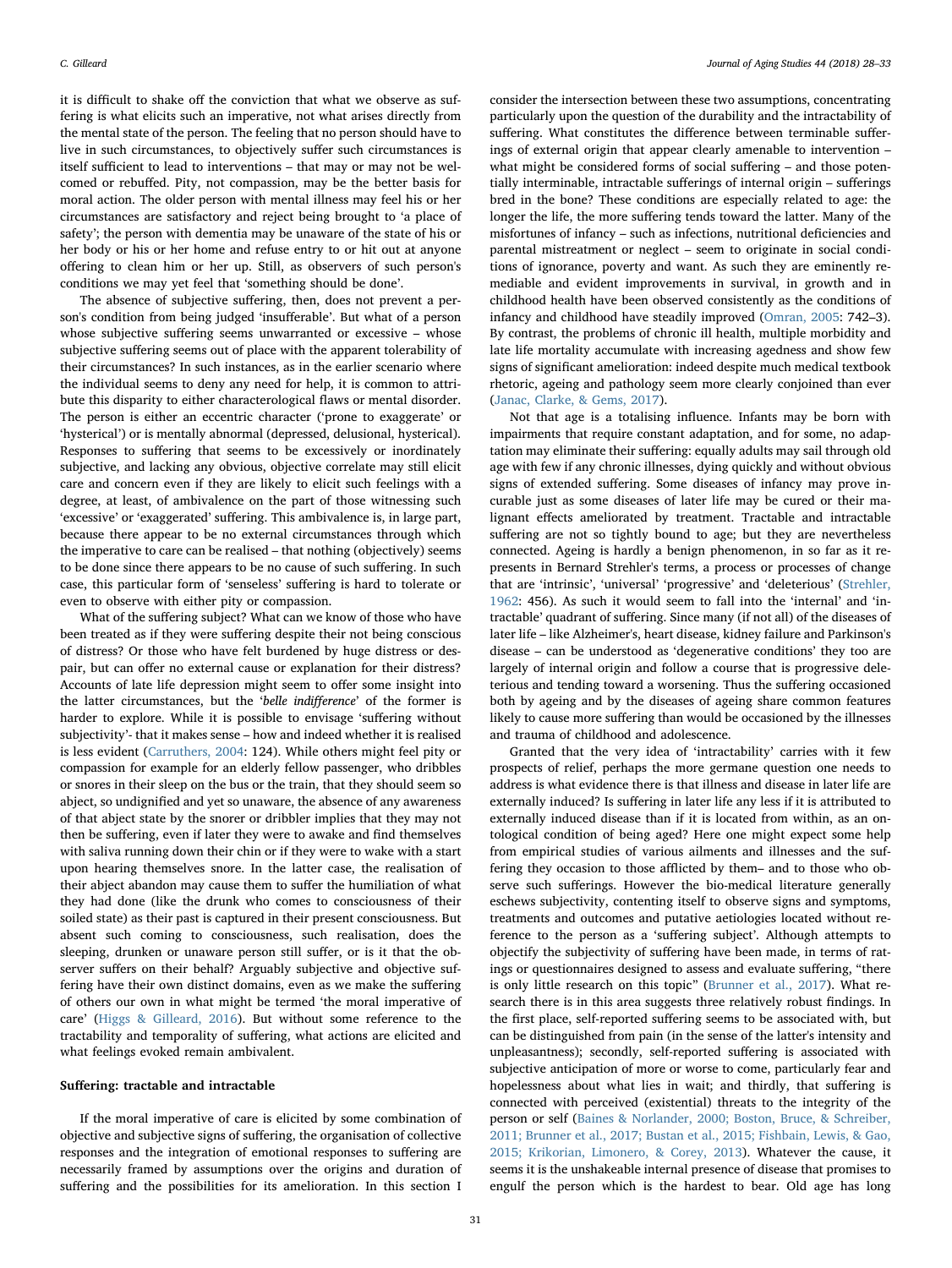#### symbolised that fate.

### The agonies of failure and the paradox of age

Suffering is not just a matter of physical pain; it poses a threat to the integrity of the self. The notion of integrity has itself been associated with the achievement of a long life, expressed most coherently in Erikson's model of the development of integrity as the crowning actualisation of age, in the sense of experiencing life's completeness or wholeness, [\(Erikson, 1982, 1984](#page-5-28)). If suffering is associated with threats to integrity, and 'successful' ageing is realised through and within a sense of integrity, perhaps the failure to realise integrity with age is a mark both of suffering and of failing to age well? Is this the paradox of age, that it brings us closer to suffering just as it brings us closer to realising what Erikson would term 'human virtue'? [\(Erikson, 1984](#page-5-29):). Might reaching and living beyond integrity make such suffering, as Schopenhauer claimed, "the direct and immediate object of life" ([Schopenhauer, 2006:](#page-5-10) 1) something that is only fully realised by one "who lives to see two or three generations …like a man [sic] who sits some time in the conjuror's booth …and witnesses the performance twice or thrice in succession. The tricks were meant to be seen only once; and when they are no longer a novelty and cease to deceive, their effect is gone" [\(Schopenhauer, 2006:](#page-5-10) 4)?

In this sense, Erikson and Schopenhauer both give credit to a long life (and thus, old age) as the formation of worldly wisdom. The nature of that wisdom differs however, between Erikson's restless optimism and Schopenhauer's stubborn pessimism. Both assume that old age – or living a long life – adds up to something qualitatively distinct from the mere accumulation of advantage and disadvantage, the sum total of life's successes and failures. Perhaps that sum of human experience, however it adds up, offers a kind of universal virtue, even if (or because, in Schopenhauer's thinking), 'at the end of life, suffering is widespread' ([Krikorian et al., 2013](#page-5-30): 1). Such empirically grounded observations may be interpreted in one of two ways, that the experiences at the end of life constitute the fruit of that life or the pain at life's extension. Now that it is no longer deemed acceptable in many countries to die of old age our endings have to be marked out as the result of disease: and disease is necessarily a source of suffering. In that sense, death not old age is the failure; the failure to stay alive, whose roots are physiological, personal and social. The wisdom implicit in reconciling life's suffering – the sense of sharing in "the shortcomings of humanity" ([Schopenhauer,](#page-5-10) 2006: 16) – represents for both optimist and pessimist the acquisition of a virtue. But while suffering at the end of life may be indifferent to any aetiological conditions the prospect of its ending is clearly more painful for some than to others ([Abraham, Kutner, & Beaty, 2006](#page-4-0)). In that sense there are limits to any universal sharing; any common bond arising from such 'shortcomings'. Common endings are not equal.

Schopenhauerian views of suffering fail to take into consideration such inequalities. Even if old age were a universal destiny, the sufferings of old age would not thereby be equally and fairly a collective achievement. Bustan has recently made a related point in his discussion of suffering as 'a premise for social and political thought' ([Bustan,](#page-5-14) [2016\)](#page-5-14). Rather than taking issue with variability in the experience of suffering, however, the premises of his essay concern the limits that suffering imposes upon aspirations for and the realisation of solidarity or universality. If, as one Dutch survey suggests, the majority of people who already had or were considering making 'advance directives' chose to specify a wish to have their life ended through euthanasia, in such circumstances when advance directive are applied, rather than to continue living [\(Van Wijmen, Rurup, Pasman, Kaspers, & Onwuteaka-](#page-5-31)[Philipsen, 2010](#page-5-31): 121) unbearable suffering seems to serve as a reason to escape both selfhood and the collective. Although the Dutch population may be in no way representative of humanity as a whole, these findings suggest that there lies a paradox, not just in how the ills of old age are viewed, but what suffering elicits in terms of collective choice. The fact that suffering is both intra- and inter-psychic may not render it more social, as Levinas has claimed, but merely multiplies its pain.

#### Conclusions

No point or stage in life is constituted solely by suffering; nor, pace Schopenhauer, is human subjectivity. What distinguish moments of joy from moments of suffering are neither their frequency nor their quantity but their connection to temporality and the experience of time. Moments of joy seem more elusive, more fragile; the wish that they may last forever co-exists with a knowledge that they can only fade. In contrast, suffering is felt as unending. It is less the intensity of the moment that marks suffering out so much as its capacity to imprison the person; to foreshadow an endless, intractable condition stretching over a person's existence. Rather than being defined by its limits, it is its seeming endlessness that makes suffering so difficult to bear.

Suffering is as central to medical practice as it is to moral philosophy. More so, perhaps, since medicine's explicit goal has long been the relief of human suffering. Suffering has become even more central in recent times as the result of two developments, first through the rise of palliative medicine as a distinct medical specialty ([Clark, 2008](#page-5-32)), and second through the sanctioning, in various states, of medical euthanasia presaged upon the presence of 'unbearable suffering' [\(Pasman, Rurup,](#page-5-33) [Willems, & Onwuteaka-Philipsen, 2009](#page-5-33)). Recently, a sociology of suffering has begun to be established, that seeks to direct sociological thought and analysis toward ways of both witnessing and relieving social suffering ([Bourdieu et al., 1999](#page-5-16)). While philosophers have addressed suffering from a broader perspective, seeking to find ethical replacements for what has been called the traditional 'positive' model of suffering [\(Davies, 2010\)](#page-5-34), the more 'applied' disciplines have had less trouble in placing suffering clearly in the category of 'bads' with practices aimed at its relief as 'goods', whether clinical or collective.

Gerontology has chosen largely to avoid the topic. When and where it has not, it has allied itself more or less with the position of medicine. Although that alliance has proved a source of some uneasiness, few seem to have considered making suffering a central concern in gerontology (or ageing studies). This paper has set out to critique this position. It puts forward the case for the active exploration of suffering as represented in or embodied by age and agedness. Not only is such a position justifiable on the empirical grounds that suffering arises with increasing frequency particularly in the extremes of ageing, but it can be considered critical to the discipline itself, for if ageing studies is to move beyond the reflex of resisting saying anything bad about ageing and agedness and insist upon the relentless reiterations of critiques of 'pervasive ageism' and 'ageist ideology' much of that suffering will go unacknowledged, unwitnessed or framed in a manner that implies an inherent tractability. Suffering however is not lessened by ignoring it; it risks making it worse. Treating suffering as synonymous with pain or social disadvantage reduces its relevance and implies a framework of meaning and signification that denies the very claim of unbearability.

Suffering exists across multiple registers, from totalising personal and subjective experience to external, collective sources of misery and shame. It is a matter of practical as well as of philosophical concern, whether in studying disease processes and outcomes, quality of life, or in determining decisions concerning end of life care. Its theoretical importance is integral for ageing studies, both in confronting the social imaginary of a dark old age and in the broader ontological considerations of the social and subjective status that is granted to deep old age. Whether Levinas was right to argue that not subjective suffering but bearing witness to the suffering of others gives meaning to what is otherwise the meaninglessness of suffering, documenting and exploring the sufferings of old age seem goals worth pursuing however difficult or painful they might prove to those who serve as witness.

#### References

<span id="page-4-0"></span>[Abraham, A., Kutner, J. S., & Beaty, B. \(2006\). Su](http://refhub.elsevier.com/S0890-4065(17)30375-4/rf0005)ffering at the end of life in the setting of